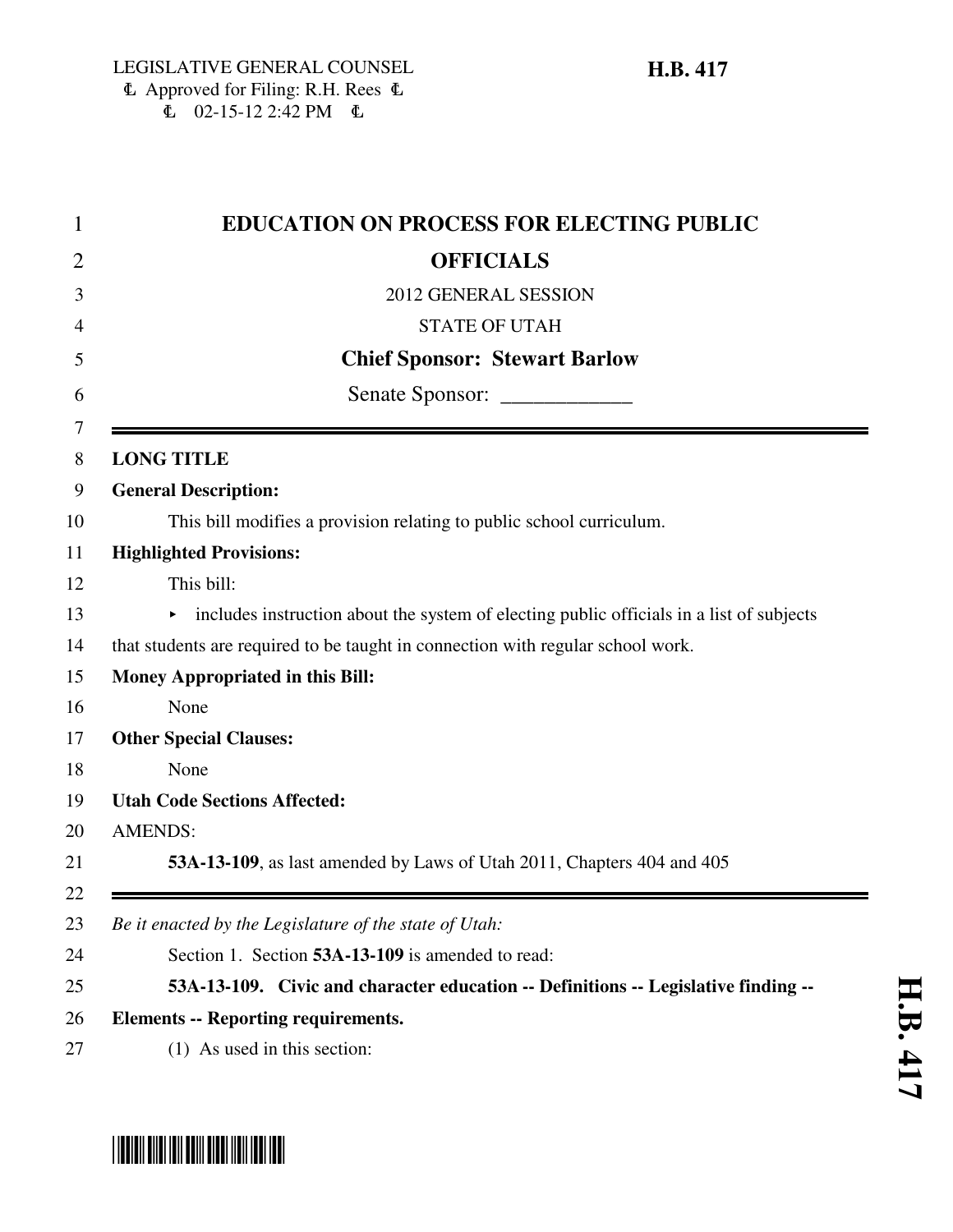| 28 | (a) "Character education" means reaffirming values and qualities of character which           |
|----|-----------------------------------------------------------------------------------------------|
| 29 | promote an upright and desirable citizenry.                                                   |
| 30 | (b) "Civic education" means the cultivation of informed, responsible participation in         |
| 31 | political life by competent citizens committed to the fundamental values and principles of    |
| 32 | representative democracy in Utah and the United States.                                       |
| 33 | (c) "Values" means time-established principles or standards of worth.                         |
| 34 | (2) The Legislature recognizes that:                                                          |
| 35 | (a) Civic and character education are fundamental elements of the public education            |
| 36 | system's core mission as originally intended and established under Article X of the Utah      |
| 37 | Constitution;                                                                                 |
| 38 | (b) Civic and character education are fundamental elements of the constitutional              |
| 39 | responsibility of public education and shall be a continuing emphasis and focus in public     |
| 40 | schools;                                                                                      |
| 41 | (c) the cultivation of a continuing understanding and appreciation of a constitutional        |
| 42 | republic and principles of representative democracy in Utah and the United States among       |
| 43 | succeeding generations of educated and responsible citizens is important to the nation and    |
| 44 | state;                                                                                        |
| 45 | (d) the primary responsibility for the education of children within the state resides with    |
| 46 | their parents or guardians and that the role of state and local governments is to support and |
| 47 | assist parents in fulfilling that responsibility;                                             |
| 48 | (e) public schools fulfill a vital purpose in the preparation of succeeding generations of    |
| 49 | informed and responsible citizens who are deeply attached to essential democratic values and  |
| 50 | institutions; and                                                                             |
| 51 | (f) the happiness and security of American society relies upon the public virtue of its       |
| 52 | citizens which requires a united commitment to a moral social order where self-interests are  |
| 53 | willingly subordinated to the greater common good.                                            |
| 54 | (3) Through an integrated curriculum, students shall be taught in connection with             |
| 55 | regular school work:                                                                          |
| 56 | (a) honesty, integrity, morality, civility, duty, honor, service, and obedience to law;       |
| 57 | (b) respect for and an understanding of the Declaration of Independence and the               |
| 58 | constitutions of the United States and of the state of Utah;                                  |
|    |                                                                                               |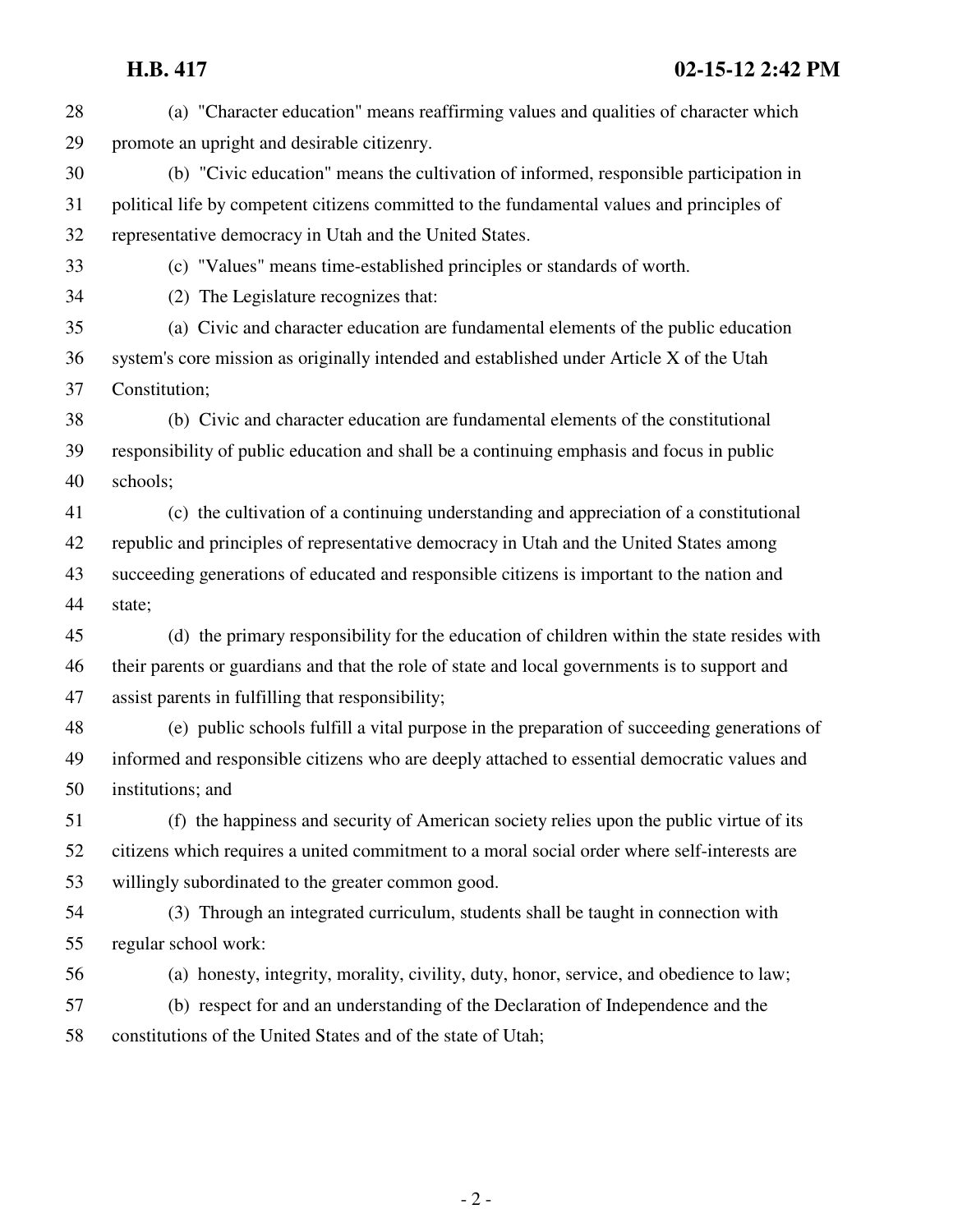# **02-15-12 2:42 PM H.B. 417**

| 59 | (c) Utah history, including territorial and preterritorial development to the present;             |
|----|----------------------------------------------------------------------------------------------------|
| 60 | (d) about the process of electing federal, state, and county public officials, including:          |
| 61 | (i) registered political party caucuses and the process of selecting delegates to party            |
| 62 | conventions;                                                                                       |
| 63 | (ii) a registered political party's nomination of candidates for the ballot; and                   |
| 64 | (iii) the qualification of unaffiliated candidates for the ballot;                                 |
| 65 | $[\text{(\text{d})}]$ (e) the essentials and benefits of the free enterprise system;               |
| 66 | $[\text{e}(\text{e})]$ (f) respect for parents, home, and family;                                  |
| 67 | $[\text{f}(\text{f})]$ (g) the dignity and necessity of honest labor; and                          |
| 68 | $[\frac{1}{2}]$ (h) other skills, habits, and qualities of character which will promote an upright |
| 69 | and desirable citizenry and better prepare students to recognize and accept responsibility for     |
| 70 | preserving and defending the blessings of liberty inherited from prior generations and secured     |
| 71 | by the constitution.                                                                               |
| 72 | (4) Local school boards and school administrators may provide training, direction, and             |
| 73 | encouragement, as needed, to accomplish the intent and requirements of this section and to         |
| 74 | effectively emphasize civic and character education in the course of regular instruction in the    |
| 75 | public schools.                                                                                    |
| 76 | (5) Civic and character education in public schools are:                                           |
| 77 | (a) not intended to be separate programs in need of special funding or added specialists           |
| 78 | to be accomplished; and                                                                            |
| 79 | (b) core principles which reflect the shared values of the citizens of Utah and the                |
| 80 | founding principles upon which representative democracy in the United States and the state of      |
| 81 | Utah are based.                                                                                    |
| 82 | (6) To assist the Commission on Civic and Character Education in fulfilling the                    |
| 83 | commission's duties under Section 67-1a-10, by December 30 of each year, each school district      |
| 84 | and the State Charter School Board shall submit to the lieutenant governor and the commission      |
| 85 | a report summarizing how civic and character education are achieved in the school district or      |
| 86 | charter schools through an integrated school curriculum and in the regular course of school        |
| 87 | work as provided in this section.                                                                  |
| 88 | (7) Each year, the State Board of Education shall report to the Education Interim                  |
| 89 | Committee, on or before the October meeting, the methods used, and the results being               |